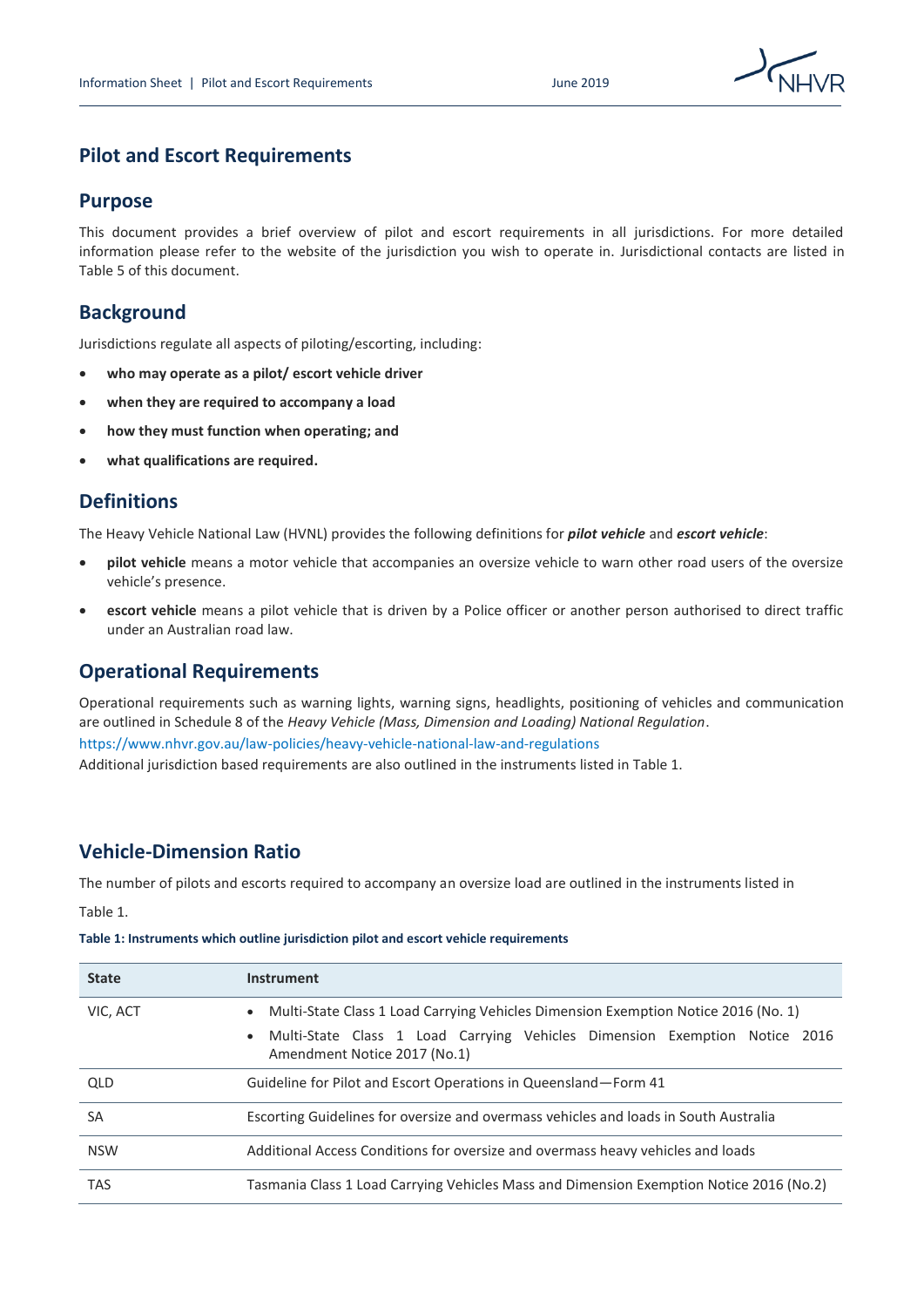

| <b>State</b> | Instrument                                                                                                          |
|--------------|---------------------------------------------------------------------------------------------------------------------|
| <b>WA</b>    | • Class 1 RAV Over Size Period Permit Operating Conditions<br>• Heavy Vehicle Agricultural Pilot Authorisation 2018 |
| NT.          | Permit Guidelines for Oversize and Overmass Vehicles Version 6 (2018)                                               |

Requirements for pilot and escort vehicles accompanying agricultural vehicles or special purpose combinations are outlined in the *Heavy Vehicle (Mass, Dimension and Loading) National Regulation*.

Notices and permits may include additional requirements to what is stated in these documents.

### **Conditions**

Pilot vehicles must operate in accordance with any Operating Guideline or condition of exemption, modification, permit and/or associated traffic management plan. Jurisdictions may stipulate additional permit conditions in order to consider:

- Road geometry affecting visual distance.
- Road conditions affecting other vehicle's ability to slow.
- Approaching speed of other vehicles.
- The load being transported.
- Environmental conditions affecting visibility or other vehicle's ability to slow.
- Traffic conditions on the road.

## **Accreditation**

Depending on the jurisdiction, pilots may require accreditation prior to travel. Table 2 outlines whether accreditation is required for persons wishing to operate as a pilot or escort.

#### **Table 2: Jurisdiction pilot and escort vehicle accreditation requirements**

| <b>State</b> | <b>Pilot</b>               |                                       |                                     |  |
|--------------|----------------------------|---------------------------------------|-------------------------------------|--|
|              | Level 1<br>(if applicable) | Level <sub>2</sub><br>(if applicable) | <b>Escort</b>                       |  |
| <b>WA</b>    | <b>NA</b>                  |                                       | Main<br>Roads WA                    |  |
| NT           | ✓                          | ✓                                     | Police                              |  |
| SA           | ×                          | <b>NA</b>                             | Police                              |  |
| QLD          | ✓                          | ✓                                     | Police                              |  |
| <b>NSW</b>   | x                          | <b>NA</b>                             | Police <sup>®</sup>                 |  |
| <b>ACT</b>   | x                          | <b>NA</b>                             | Police                              |  |
| <b>VIC</b>   | x                          | $\checkmark$                          | Transport<br>Inspector              |  |
| <b>TAS</b>   | x                          | $\checkmark$                          | Police or<br>Transport<br>Inspector |  |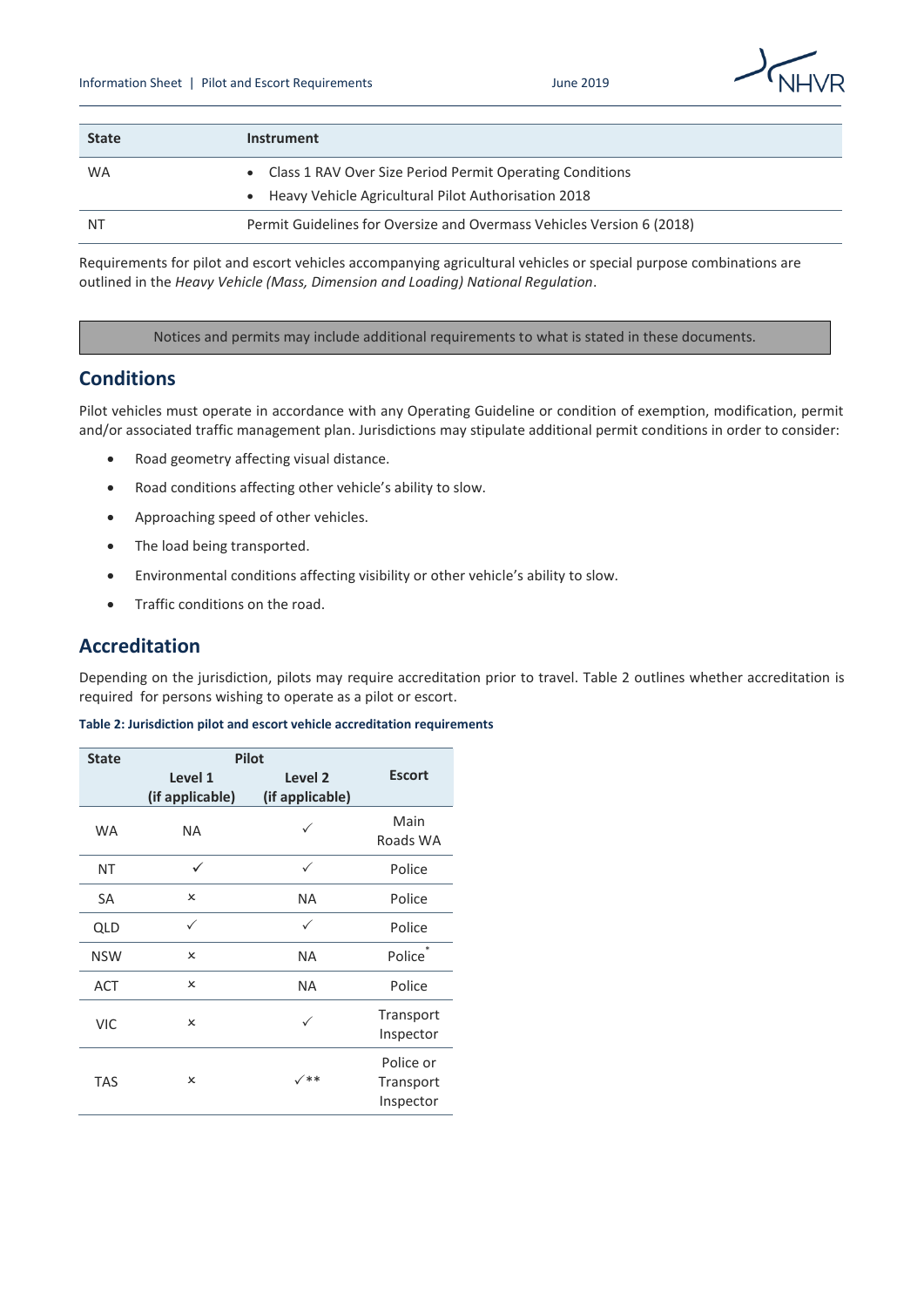

\*The NSW Roads and Maritime Services have introduced the Over Size Over Mass Escort Vehicle Driver Scheme (OSOM/EVDS), which aims to phase out the current system of police escorts. For more information, please visit the Roads and Maritime Services website[: https://www.rms.nsw.gov.au/business-industry/heavy-vehicles/road](https://www.rms.nsw.gov.au/business-industry/heavy-vehicles/road-access/restricted-access-vehicles/oversize-overmass/escort-accreditation-scheme/index.html)[access/restricted-access-vehicles/oversize-overmass/escort-accreditation-scheme/index.html](https://www.rms.nsw.gov.au/business-industry/heavy-vehicles/road-access/restricted-access-vehicles/oversize-overmass/escort-accreditation-scheme/index.html)

\*\* Tasmania does not currently have their own accreditation or licensing scheme, however where a 'certified' pilot vehicle driver is required, inter-state operators are recognised.

### **Accreditation Mutual Recognition**

Where a State requires accreditation or licencing to operate as a pilot or escort, there may be mutual recognition of accreditation. Mutual recognition status is outlined in table 3.

#### **Table 3: Mutual recognition**

| <b>State</b> | Recognition                                                                                                                                                                                                                                                                                                                                                                                                                                                                                                                                                                                                                                                                                                                                                                                                                                                                                                                                                                                                                                                                                                                                                                       |  |  |  |  |
|--------------|-----------------------------------------------------------------------------------------------------------------------------------------------------------------------------------------------------------------------------------------------------------------------------------------------------------------------------------------------------------------------------------------------------------------------------------------------------------------------------------------------------------------------------------------------------------------------------------------------------------------------------------------------------------------------------------------------------------------------------------------------------------------------------------------------------------------------------------------------------------------------------------------------------------------------------------------------------------------------------------------------------------------------------------------------------------------------------------------------------------------------------------------------------------------------------------|--|--|--|--|
| <b>WA</b>    | All heavy vehicle pilots operating in WA are required to obtain a Heavy Vehicle Pilot Licence.                                                                                                                                                                                                                                                                                                                                                                                                                                                                                                                                                                                                                                                                                                                                                                                                                                                                                                                                                                                                                                                                                    |  |  |  |  |
| NΤ           | Where the load width exceeds 4.5 metres or as determined by the issuing officer, interstate pilots<br>used must be licensed / accredited.                                                                                                                                                                                                                                                                                                                                                                                                                                                                                                                                                                                                                                                                                                                                                                                                                                                                                                                                                                                                                                         |  |  |  |  |
|              | N.T. Accredited oversize load escort is required when the load width exceeds 5.5 metres.                                                                                                                                                                                                                                                                                                                                                                                                                                                                                                                                                                                                                                                                                                                                                                                                                                                                                                                                                                                                                                                                                          |  |  |  |  |
| QLD          | Pilot/escort vehicle driver from a state that has formal accreditation                                                                                                                                                                                                                                                                                                                                                                                                                                                                                                                                                                                                                                                                                                                                                                                                                                                                                                                                                                                                                                                                                                            |  |  |  |  |
|              | Level 1 pilot vehicle drivers and level 2 escort vehicle drivers who are registered or licensed or<br>certified or accredited in another state or territory (for example Victoria, Northern Territory and<br>Western Australia) may operate under the Guideline for Pilot and Escort Operations in Queensland<br>provided:                                                                                                                                                                                                                                                                                                                                                                                                                                                                                                                                                                                                                                                                                                                                                                                                                                                        |  |  |  |  |
|              | a. the operation is restricted to the level of authority for which they are permitted to operate in<br>their home state or territory; and<br>b. they hold and have held for a total of at least 3 years during the 5 years before the day of entry<br>into Queensland, a provisional or open licence to drive the motor vehicle; and<br>c. operations are conducted in accordance with the requirements contained in the Guideline for<br>Pilot and Escort Operations in Queensland; and<br>d. Level 1 pilot vehicle drivers and level 2 escort vehicle drivers provide evidence of achieved<br>competency (including the ability to perform traffic control duties if a level 2 escort vehicle<br>driver) if requested to do so by an authorised officer.                                                                                                                                                                                                                                                                                                                                                                                                                        |  |  |  |  |
|              | Pilot/escort vehicle drivers with no formal accreditation                                                                                                                                                                                                                                                                                                                                                                                                                                                                                                                                                                                                                                                                                                                                                                                                                                                                                                                                                                                                                                                                                                                         |  |  |  |  |
|              | Pilot vehicle drivers who reside in a jurisdiction that does not have a formal accreditation (such as<br>New South Wales, Tasmania, South Australia and Australian Capital Territory) are only permitted to<br>carry out level 1 pilot operations in Queensland provided:                                                                                                                                                                                                                                                                                                                                                                                                                                                                                                                                                                                                                                                                                                                                                                                                                                                                                                         |  |  |  |  |
|              | a. the journey has commenced outside of Queensland; and<br>b. they hold and have held for a total of at least 3 years during the 5 years before the day of entry<br>into Queensland, a provisional or open licence to drive the motor vehicle; and<br>c. they currently reside in the state or territory in which their driver licence was issued; and<br>d. operations are conducted in accordance with the requirements contained in the Guideline for<br>Pilot and Escort Operations in Queensland; and<br>e. they comply with the mass or dimension exemption (for oversize heavy vehicles movements)<br>issued under the Heavy Vehicle National Law (Queensland) Act; and<br>f. they can provide evidence that they normally carry out pilot or escort operations as a means of<br>earning a livelihood in their home state or territory (for example, a letter from their employer<br>on business letterhead) if requested by a Transport and Main Roads transport inspector or<br>Queensland Police officer; and<br>g. they only pilot a load going out of Queensland (a return journey) with the same transport<br>company for which they piloted a load into Queensland. |  |  |  |  |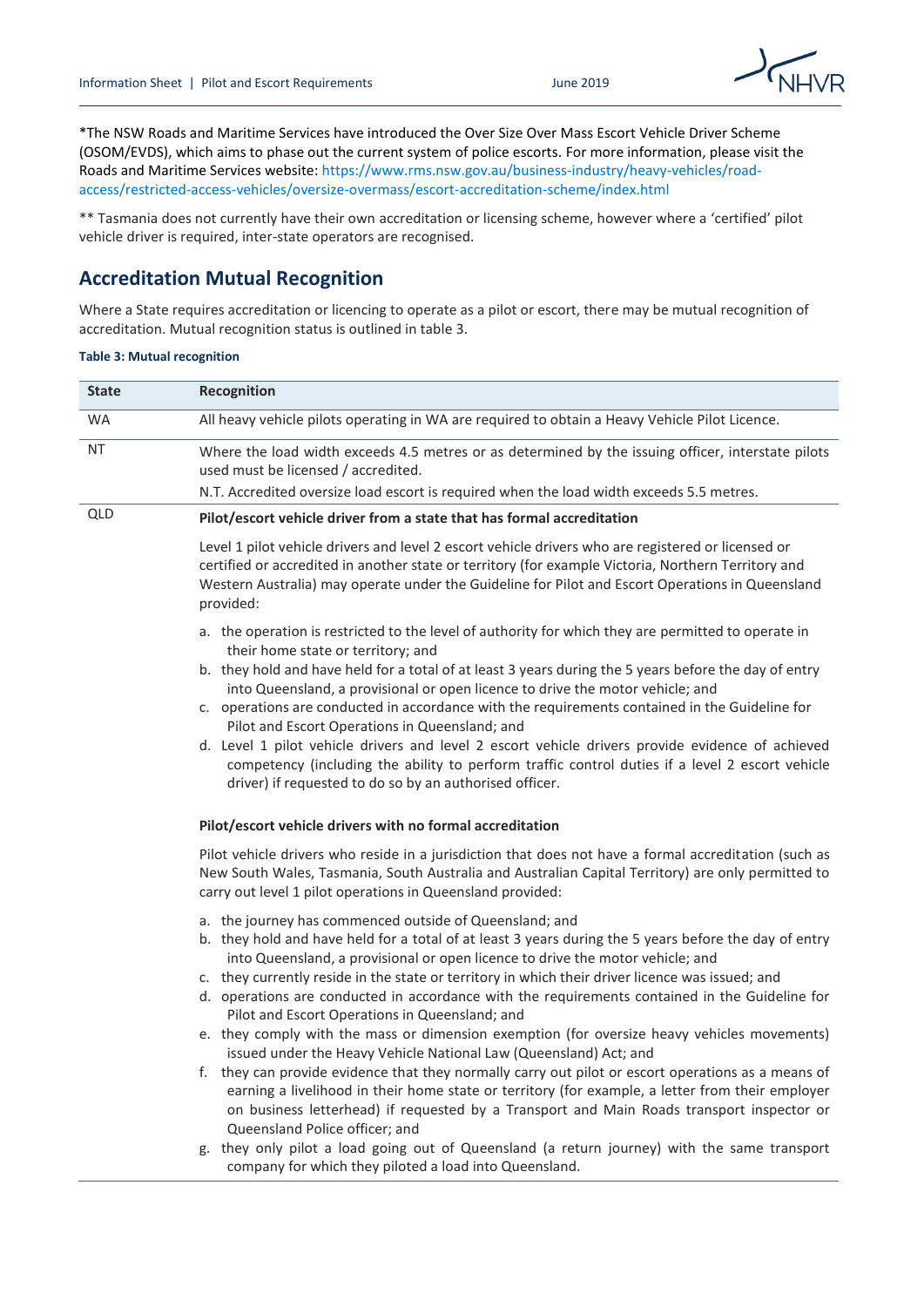

| <b>State</b> | Recognition                                                                                                                                                                                                                                                                                                                      |  |  |
|--------------|----------------------------------------------------------------------------------------------------------------------------------------------------------------------------------------------------------------------------------------------------------------------------------------------------------------------------------|--|--|
| <b>TAS</b>   | Mutual recognition with other jurisdictions' 'Certified Pilot' systems, however this does not include<br>traffic management.                                                                                                                                                                                                     |  |  |
| <b>NSW</b>   | Escort scheme only: must be an Authorised Escort Vehicle Driver (AEVD) to operate in scheme.                                                                                                                                                                                                                                     |  |  |
| <b>VIC</b>   | Western Australian pilots recognised in Victoria                                                                                                                                                                                                                                                                                 |  |  |
|              | Pilots and Traffic Escort Wardens registered in Western Australia and Northern Territory are now<br>recognised in Victoria provided that they:                                                                                                                                                                                   |  |  |
|              | 1. Hold a current qualification in their state of origin; and<br>2. Have successfully completed the traffic control competency within the past three years (Control<br>traffic as a pilot vehicle operator- TLIF 3060) before they operate as a Certified Pilot in Victoria.<br>Queensland level 2 pilots recognised in Victoria |  |  |
|              | e blots registered in Queensland are now recognised in Victoria provided that they hold                                                                                                                                                                                                                                          |  |  |

Level 2 pilots registered in Queensland are now recognised in Victoria provided that they hold a current level 2 qualification in their state of origin.

# **Units of Competency**

Where a state requires accreditation or licencing to operate as a pilot or level 2 pilot (or certified pilot or escort), the

#### **Table 4: Units of competency**

|                 | <b>Table 4: Units of competency</b>                                                                                                                                          |                        |                            |                          |                           |                                        |
|-----------------|------------------------------------------------------------------------------------------------------------------------------------------------------------------------------|------------------------|----------------------------|--------------------------|---------------------------|----------------------------------------|
| Code            | <b>Course Name / Training Required</b>                                                                                                                                       | <b>NSW</b>             | <b>NT</b>                  | QLD                      | <b>VIC</b>                | <b>WA</b>                              |
| <b>TLIB0002</b> | Carry out Vehicle Inspection                                                                                                                                                 |                        | ✓                          |                          | ✓                         | ✓                                      |
| <b>TLIF3060</b> | Control Traffic as a Pilot Vehicle Operator                                                                                                                                  | $\checkmark$           | $\checkmark$               |                          | ✓                         | $\checkmark$                           |
| <b>TLIF3013</b> | Coordinate Breakdowns and Emergencies                                                                                                                                        | $\checkmark$           | $\checkmark$               |                          | ✓                         | ✓                                      |
|                 | Demonstrate awareness of interacting with other                                                                                                                              |                        |                            |                          |                           |                                        |
| <b>TLIF0075</b> | road users                                                                                                                                                                   | $\checkmark$           |                            |                          |                           |                                        |
| <b>TLIC3010</b> | Pilot or Escort OSOM Loads                                                                                                                                                   | $\checkmark$           | $\checkmark$               | $\checkmark$             | $\checkmark$              | $\checkmark$                           |
| <b>TLIH3002</b> | Plan & Navigate Routes                                                                                                                                                       | $\checkmark$           | $\checkmark$               |                          |                           |                                        |
| <b>TLIE3009</b> | Use Pilot and Escort Communication                                                                                                                                           | $\checkmark$           | $\checkmark$               |                          | $\checkmark$              | ✓                                      |
|                 | <b>Bridge Supervision</b>                                                                                                                                                    |                        |                            |                          |                           | $\checkmark$                           |
|                 | Knowledge test undertaken at issuing authority                                                                                                                               |                        |                            | $\checkmark$             |                           |                                        |
|                 | Load experience required -number of trips- (may<br>also require minimum hours or timeframe) to<br>upgrade from pilot level to level 2 pilot (or escort/<br>accredited pilot) | 20                     | 10                         | 12                       | 20                        |                                        |
|                 |                                                                                                                                                                              | Escort scheme          | * Escort level             | * Escort level           | Level 1 pilot             | WA have only one                       |
|                 |                                                                                                                                                                              | only; no<br>training / | only, after<br>other pilot | only.<br>** For pilot    | does not have<br>training | pilot level, which<br>includes traffic |
|                 |                                                                                                                                                                              | accreditation          | courses                    | level, test at           | requirements.             | authority &                            |
|                 |                                                                                                                                                                              | required for           | completed.                 | TMR or                   |                           | bridge.                                |
|                 |                                                                                                                                                                              | pilots in NSW.         |                            | TLIC3010 may<br>be done. |                           |                                        |

## **Additional Information**

For further information please visit the website of the jurisdiction you wish to operate in. These are listed in Table 5.

**Table 5: Jurisdiction pilot and escort websites**

| <b>State</b> | <b>Website</b>                                                   |
|--------------|------------------------------------------------------------------|
| <b>WA</b>    | https://www.mainroads.wa.gov.au/UsingRoads/HVS/Pages/pilots.aspx |